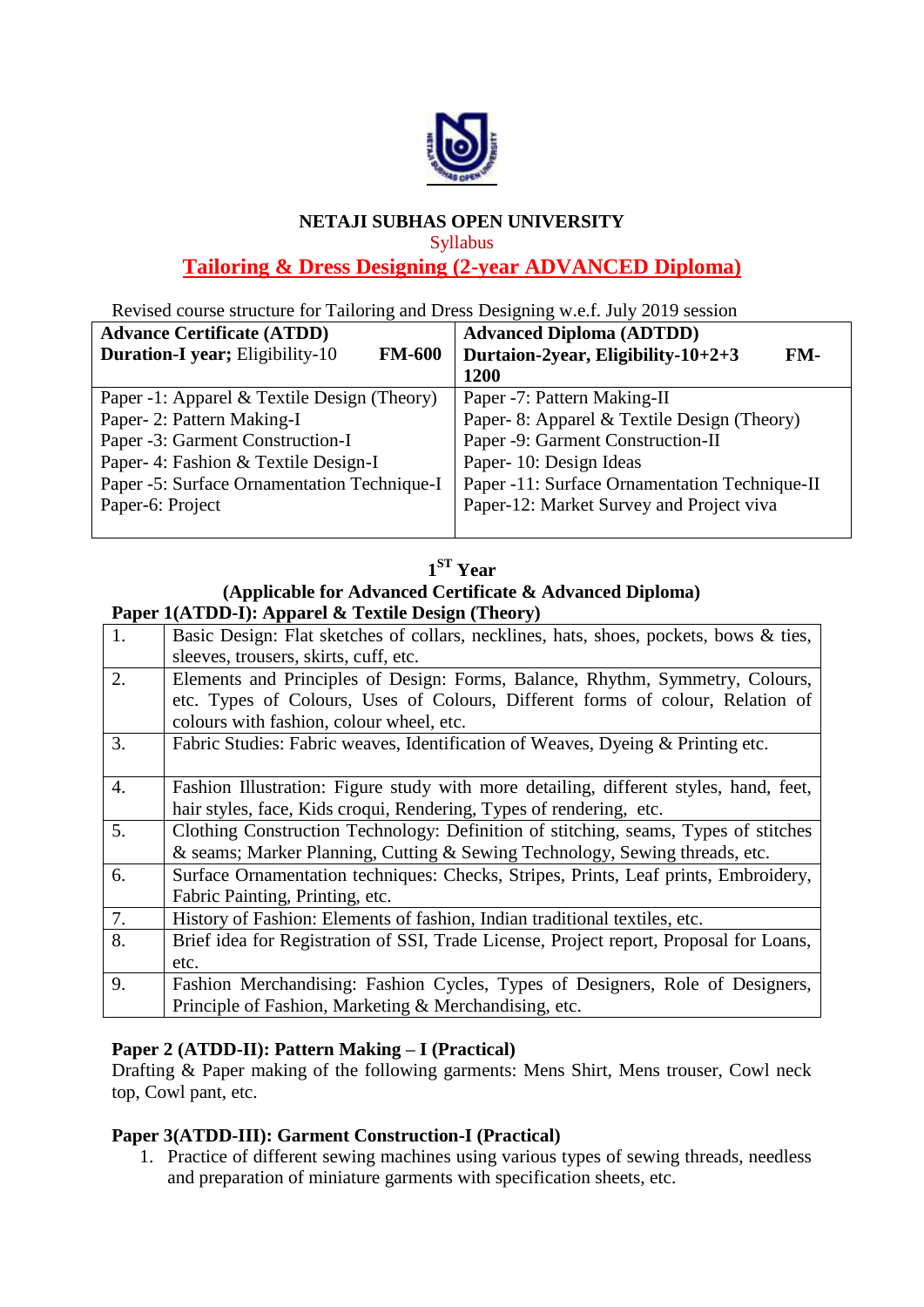2. Garment making of the following products: Mens Shirt, Mens trouser, Cowl necvk top, Cowl pant, etc.

### **Paper 4(ATDD-IV): Fashion & Textile Designing-I(Practical)**

- 1. Rendering techniques with water colour, steadler colour, pen rendering, etc.
- 2. Fabric rendering, fabric painting on saree, etc.
- 3. Presentation techniques on paper, Mood board, design development sheety
- 4. Textile designing techniques: Batik, Tie & Dye, Bandhini, etc.

### **Paper 5 (ATDD-V): Surface Ornamentation Techniques-I(Practical)**

- 1. Practical knowledge on different types of embroidery:- Traditional Indian embroidery according to the state, decorative embroidery, sequence work, bullion stitch, French knot, Couching stitch, Lace run stitch, etc.
- 2. Rendering techniques with water colour, steadler colour, pen rendering, etc.
- 3. Fabric rendering, fabric painting on saree, etc.
- 4. Surface Ornamentation Study-Design on paper (check, stripes, prints, leaf prints, etc.
- 5. Presentation techniques on paper, Mood board, design development sheet
- 6. Textile designing techniques: Batik, Tie & Dye, Bandhni, etc.
- 7. Fashion Designing:- Project on historical constume of India(according to State), Punjab, Rajasthan, Gujrat, W.B., Tamilnadu, Kashmir, etc.

### **Paper 6: Project**

# **2 ND Year**

### **(Applicable for Advanced Diploma)**

### **Paper 7: (ADTDD-VII)): Pattern Making – III (Practical)**

1. Drafting & pattern making of the following garments: Women's Top, Women's trouser, Women's Garments, etc.

### **Paper 8: (ADTDD-VIII): Apparel & Textile Design (Theory)**

|    | --------                                                                                |
|----|-----------------------------------------------------------------------------------------|
| 1. | Basic Design: Presentation techniques, etc.                                             |
| 2. | Principles of Design: Application of various motifs on different apparels, etc.         |
| 3. | Fabric Studies: Knitted Fabrics, Non-woven fabrics, narrow Fabrics, Lining, interlining |
|    | Nets, Laces and other fabrics, etc.                                                     |
| 4. | Fashion Illustration: Advanced techniques on Fashion illustration, etc.                 |
| 5. | Clothing Technology: Sewing Machineries, Sewing machine heads and accessories,          |
|    | Sewing needles, Pressing technology, Fusing Technology, Apparel Production methods,     |
|    | Apparel Quality Control, etc.                                                           |
| 6. | Computer Studies: Study of computer fundamentals, Software and hardware, etc.           |
| 7. | History of Indian & Western Costumes: Study of different costumes                       |
| 8. | Entrepreneurship development Programmes: Preparation of projects, etc.                  |
| 9. | Fashion Marketing: Different marketing concepts, Fashion Cycles, Types of Designers,    |
|    | Role of Designers, Principle of Fashion, Marketing & Merchandising, etc.                |

### **Paper 9(ADTDD-IX): Garment Construction– II (Practical)**

1. Practice of different modern sewing machines using various types of sewing threads, needless and preparation of miniature garments with specification sheets, etc.